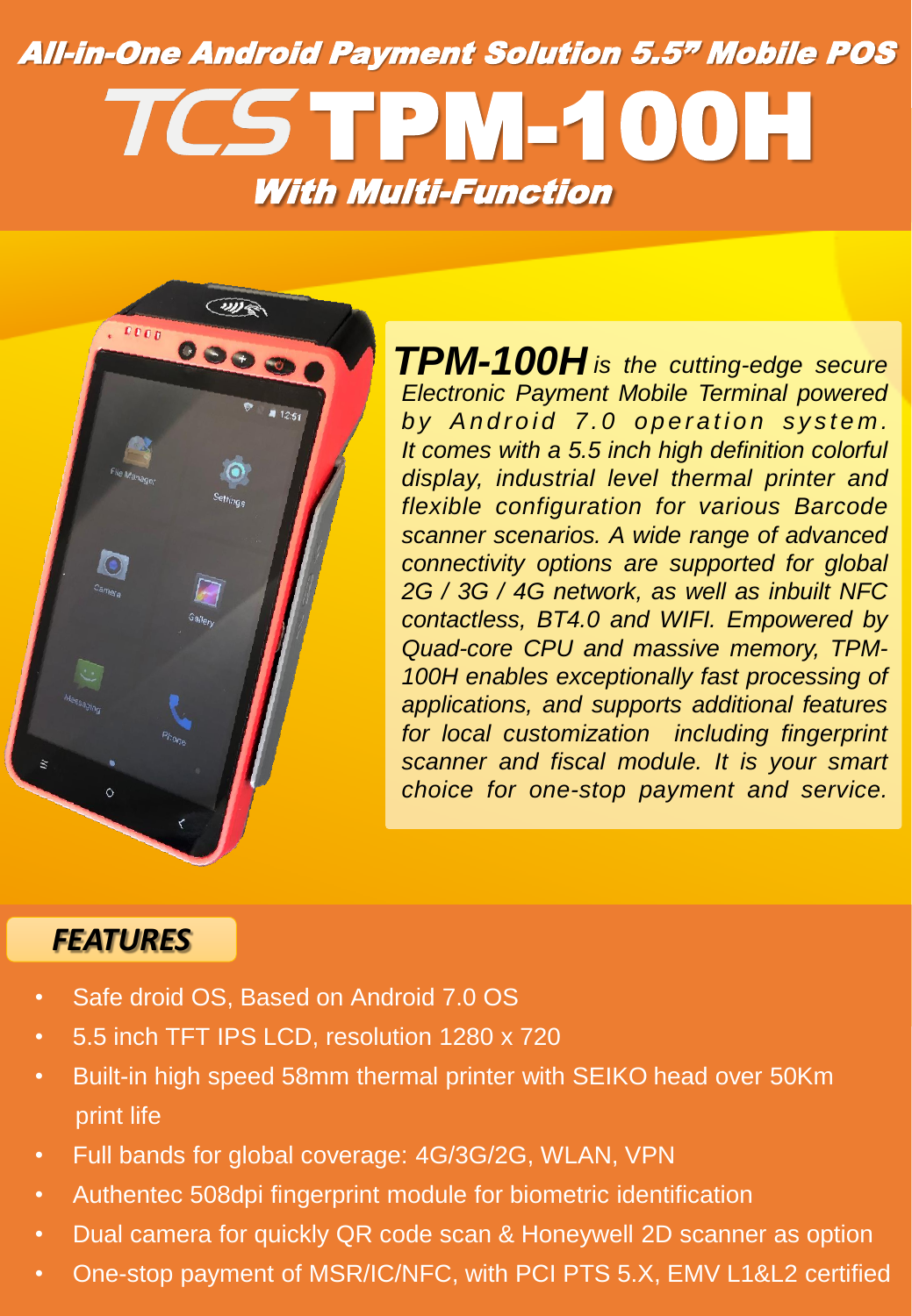## TCS TPM-100H



## *SPECIFICATION*

| <b>Basic</b><br><b>Characteristics</b> | <b>OS</b>         | Safedroid OS (based on Android 7.0)                    |
|----------------------------------------|-------------------|--------------------------------------------------------|
|                                        | <b>CPU</b>        | Quad-Core 1.35GHZ                                      |
|                                        | <b>ROM</b>        | <b>8GB ROM EMMC</b>                                    |
|                                        | <b>RAM</b>        | <b>1G RAM LPDDR3</b>                                   |
|                                        | <b>Display</b>    | 5.5 inch TFT IPS LCD resolution 1280*720               |
|                                        | Panel             | Ultra-sensitive capacitive touch screen, can work with |
|                                        |                   | gloves and wet fingers                                 |
|                                        | <b>Dimensions</b> | 206mm*84mm*32mm (max 56mm)                             |
|                                        | Weight            | 530g(Battery included)                                 |
|                                        | Keys              | 3 Physical keys: 1 ON/OFF KEY, 2 Shortcut keys         |
|                                        |                   | 3 Virtual keys: Menu, Home, Back                       |
|                                        | Input             | Chinese/English, and supports handwriting and soft     |
|                                        |                   | keyboard                                               |
| Radio<br>Communication                 | <b>WIFI</b>       | IEEE 802.11 a/b/g/n, support dual Band 2.4GHZ and      |
|                                        |                   | 5GHZ                                                   |
|                                        | <b>Bluetooth</b>  | BT 4.0 LE +EDR                                         |
|                                        | 4G                | TD-LTE:Band38, Band39, Band40, Band41                  |